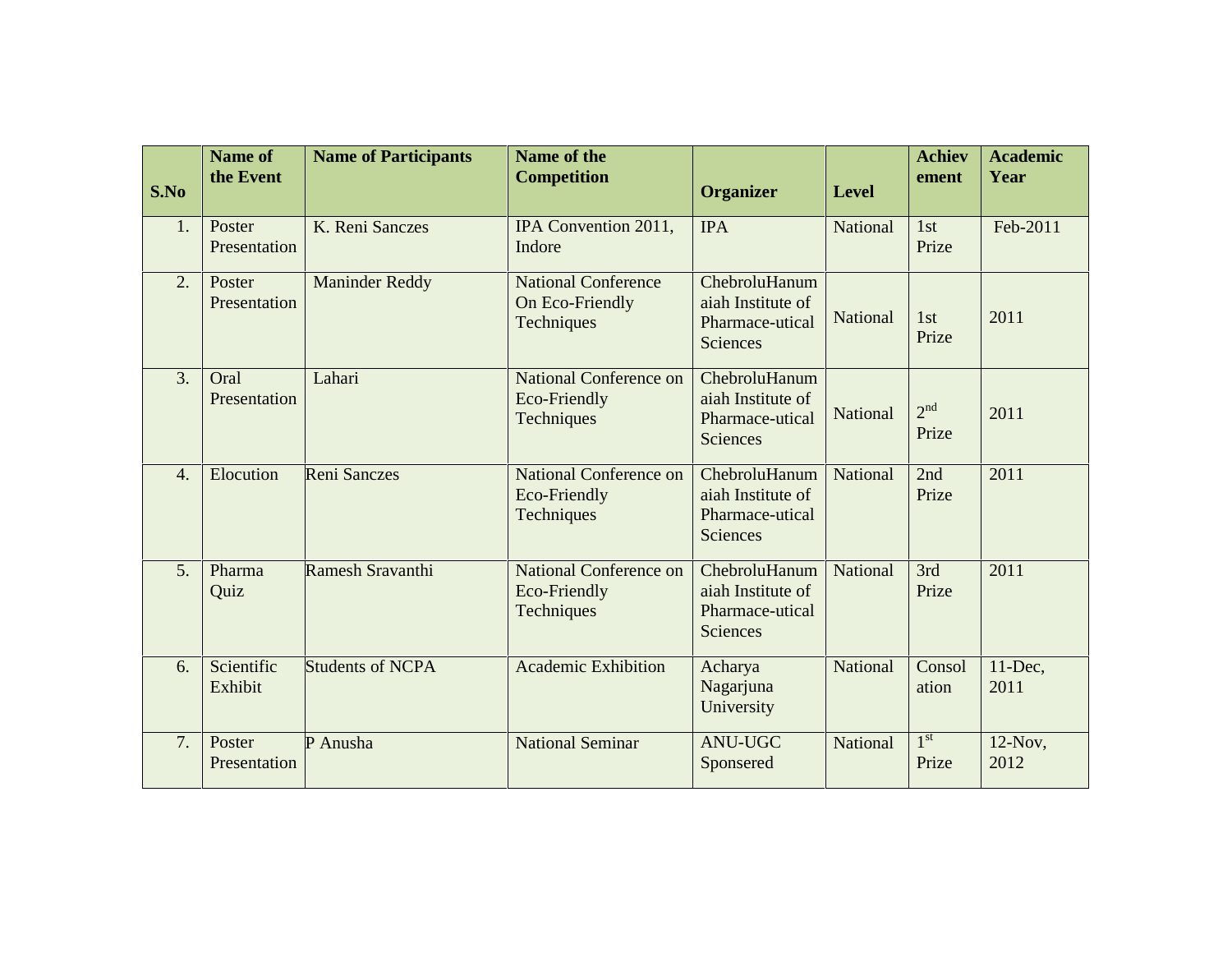| 8.  | Poster<br>Presentation | J SanthiPriya                      | <b>National Seminar</b>                                                     | <b>ANU-UGC</b><br>Sponsered                    | National        | $1st$ Prize              | 13-Mar,<br>2012                     |
|-----|------------------------|------------------------------------|-----------------------------------------------------------------------------|------------------------------------------------|-----------------|--------------------------|-------------------------------------|
| 9.  | Poster<br>Presentation | Mary Mani Mala                     | <b>National Conference</b>                                                  | <b>Vikas</b><br>Pharmaceutical<br>Sciences     | <b>National</b> | $1^{\rm st}$<br>Prize    | 2012                                |
| 10. | Throwball              | M. Usha                            | Chipsoiree-13                                                               | <b>CHIPS</b>                                   | National        | 3 <sup>rd</sup><br>Prize | 2013                                |
| 11. | Throwball              | M. Usha, B. Vennela,<br>V. Mounika | Pharma Rejuvenate-<br>2k13                                                  | <b>SIMS College</b>                            | Natiional       | $1st$ Prize              | $15^{th}$ & $16^{th}$<br>March-2013 |
| 12. | Poster<br>Presentation | Haripriya                          | Pharma Rejuvenate-<br>2k13                                                  | <b>SIMS College</b>                            | National        | 1 <sup>st</sup><br>Prize | $15^{th}$ & $16^{th}$<br>March-2013 |
| 13. | Poster<br>Presentation | T.Manoj Kumar                      | Pharma Rejuvenate-<br>2k13                                                  | <b>SIMS College</b>                            | National        | 1 <sup>st</sup><br>Prize | $15^{th}$ & $16^{th}$<br>March-2013 |
| 14. | Poster<br>Presentation | M Sushmitha                        | <b>National Conference On</b><br><b>Career Opportunities In</b><br>Pharmacy | <b>Anurag College</b><br>of Pharmacy<br>Kodad  | National        | 1 <sup>st</sup><br>Prize | 2013                                |
| 15. | Poster<br>Presentation | M Jyothsna                         | National Conference on<br>Career Opportunities in<br>Pharmacy               | <b>Anurag College</b><br>of Pharmacy,<br>Kodad | National        | Consol<br>ation          | 2013                                |
| 16. | Poster<br>Presentation | T Manoj Kumar                      | <b>National Conference on</b><br>Career Opportunities in<br>Pharmacy        | <b>Anurag College</b><br>of Pharmacy<br>Kodad  | National        | Consol<br>ation          | 2013                                |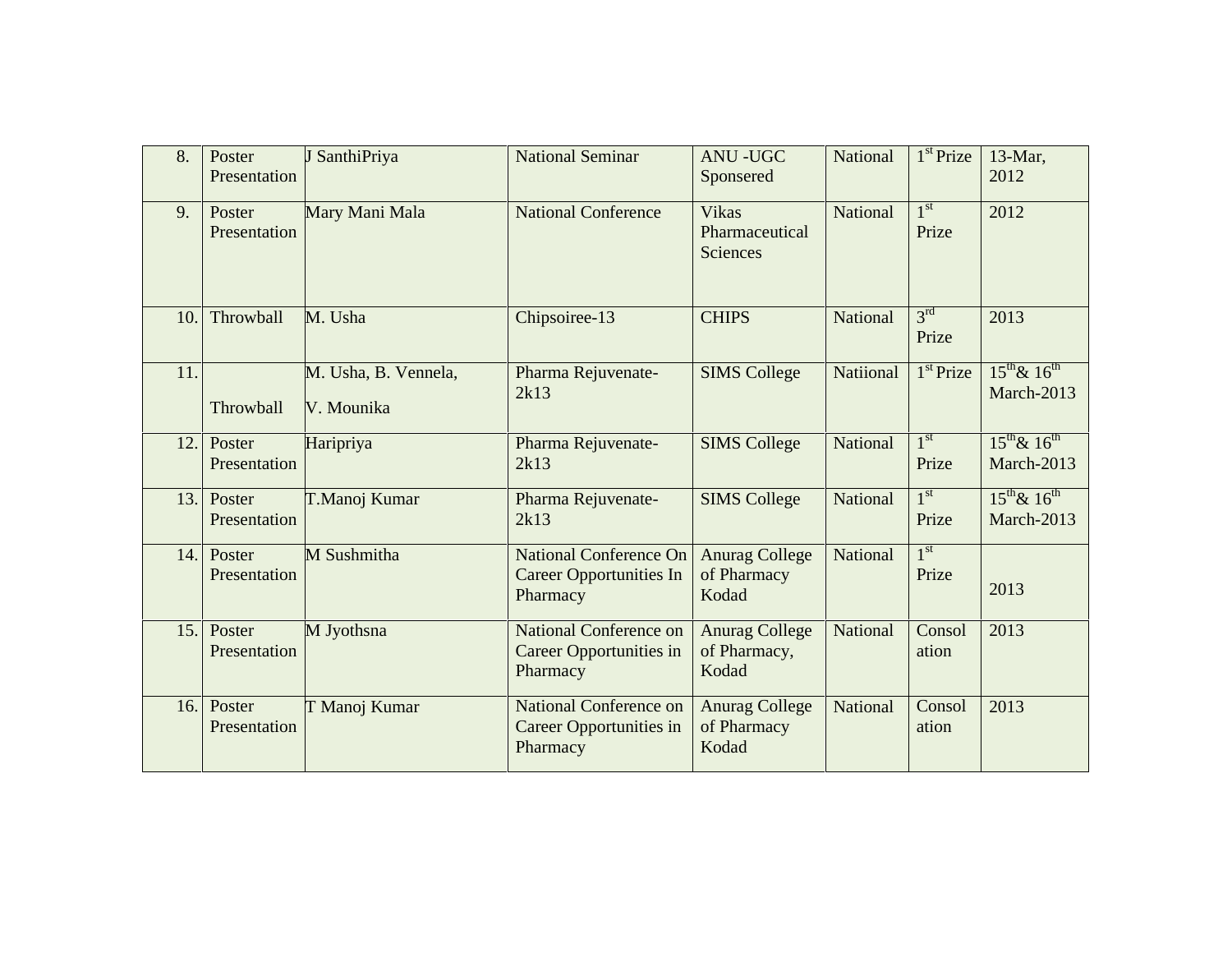| 17. | Poster<br>Presentation         | Lakshmi Priya K              | <b>National Conference on</b><br><b>Innovative Formulations</b><br><b>For Chronic Disorders</b> | <b>Hindu College</b><br>of Pharmacy,<br><b>AICTE</b><br>Sponsered | National        | 1st<br>Prize           | 2013-2014 |
|-----|--------------------------------|------------------------------|-------------------------------------------------------------------------------------------------|-------------------------------------------------------------------|-----------------|------------------------|-----------|
| 18. | Poster<br>Presentation         | Yasaswini                    | <b>National Conference on</b><br><b>Innovative Formulations</b><br><b>For Chronic Disorders</b> | <b>Hindu College</b><br>of Pharmacy,<br><b>AICTE</b><br>Sponsered | National        | 2nd<br>Prize           | 2013-2014 |
| 19. | Poster<br>Presentation         | D Bindu<br>Madhuri           | National Conference on<br><b>Innovative Formulations</b><br>for Chronic Disorders               | <b>Hindu College</b><br>of Pharmacy,<br><b>AICTE</b><br>Sponsered | <b>National</b> | 2nd<br>Prize           | 2013-2014 |
| 20. | Power<br>Lifting In<br>105 Kgs | B. Ajay                      | Inter-Collegiate<br>Competitions                                                                | Acharya<br>Nagarjuna<br>University                                | University      | <b>Bronze</b><br>Medal | 2013-2014 |
| 21. | Powerliftin<br>g               | <b>Overall Champion-ship</b> | Inter-Collegiate<br>Competitions                                                                | Acharya<br>Nagarjuna<br>University                                | University      | 2nd<br>Prize           | 2013-2014 |
| 22. | Weight<br>Lifting              | <b>Overall Champion-ship</b> | Inter-Collegiate<br>Competitions                                                                | Acharya<br>Nagarjuna<br>University                                | University      | 3rd<br>Prize           | 2013-2014 |
| 23. | Powerliftin<br>$g$ 66 $kg$     | <b>SSM Lava Kumar</b>        | Inter-Collegiate<br>Competitions                                                                | Acharya<br>Nagarjuna<br>University                                | University      | 1st<br>Place           | 2013-2014 |
| 24. | <b>Best Physic</b><br>65 Kgs   | <b>SSM Lava Kumar</b>        | Inter-Collegiate<br>Competitions                                                                | Acharya<br>Nagarjuna                                              | University      | Gold<br>1st            | 2013-2014 |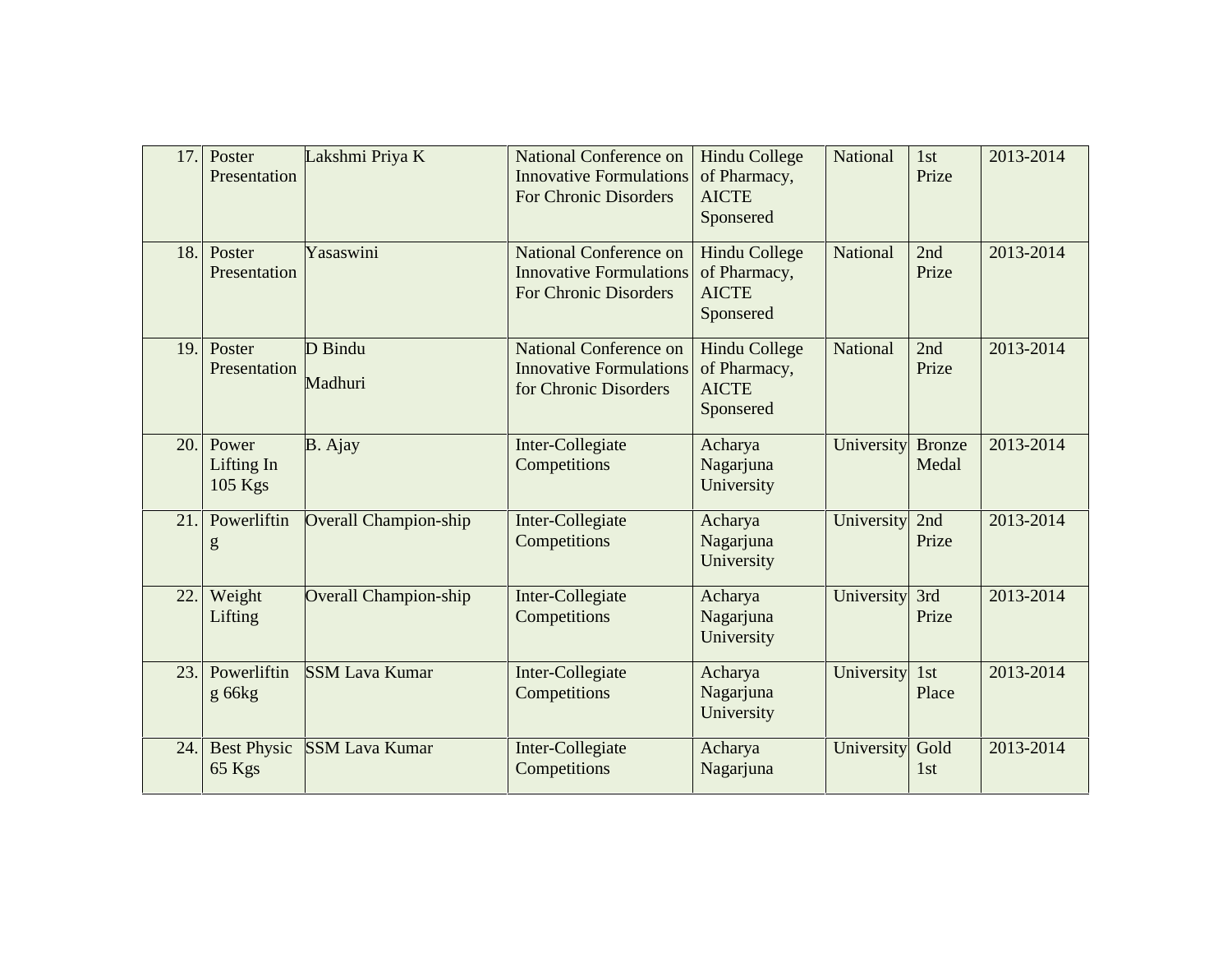|     |                                    |                         |                                  | University                                                  |            | Place         |           |
|-----|------------------------------------|-------------------------|----------------------------------|-------------------------------------------------------------|------------|---------------|-----------|
| 25. | Weight<br>Lifting<br>69kgs         | <b>SSM Lava Kumar</b>   | Inter-Collegiate<br>Competitions | Acharya<br>Nagarjuna<br>University                          | University | 2nd<br>Prize  | 2013-2014 |
| 26. | Powerliftin<br>g 74kg              | <b>M</b> Srikanth       | Inter-Collegiate<br>Competitions | Acharya<br>Nagarjuna<br>University                          | University | 1st<br>Prize  | 2013-2014 |
| 27. | Weight<br>Lifting<br>77kg          | M Srikanth              | Inter-Collegiate<br>Competitions | Acharya<br>Nagarjuna<br>University                          | University | 2nd<br>Prize  | 2013-2014 |
| 28. | Scientific<br>Exhibit              | <b>Students of NCPA</b> | <b>Academic Exhibition</b>       | Acharya<br>Nagarjuna<br>University On<br>21-23 Aug,<br>2014 | University | 3rd<br>Prize  | 2014-2015 |
| 29. | Power<br>Lifting in<br>74 Kgs      | Srikanth                | Inter-Collegiate<br>Competitions | Acharya<br>Nagarjuna<br>University                          | University | Gold<br>Medal | 2014-2015 |
| 30. | Weight<br>Lifting77<br><b>Kgs</b>  | Srikanth                | Inter-Collegiate<br>Competitions | Acharya<br>Nagarjuna<br>University                          | University | <b>Bronze</b> | 2014-2015 |
| 31. | Weight<br>Lifting 69<br><b>Kgs</b> | <b>SSM Lava Kumar</b>   | Inter-Collegiate<br>Competitions | Acharya<br>Nagarjuna<br>University                          | University | <b>Bronze</b> | 2014-2015 |
| 32. | Power<br>Lifting In                | <b>SSM.Lava Kumar</b>   | Inter-Collegiate                 | Acharya<br>Nagarjuna                                        | University | Silver        | 2014-2015 |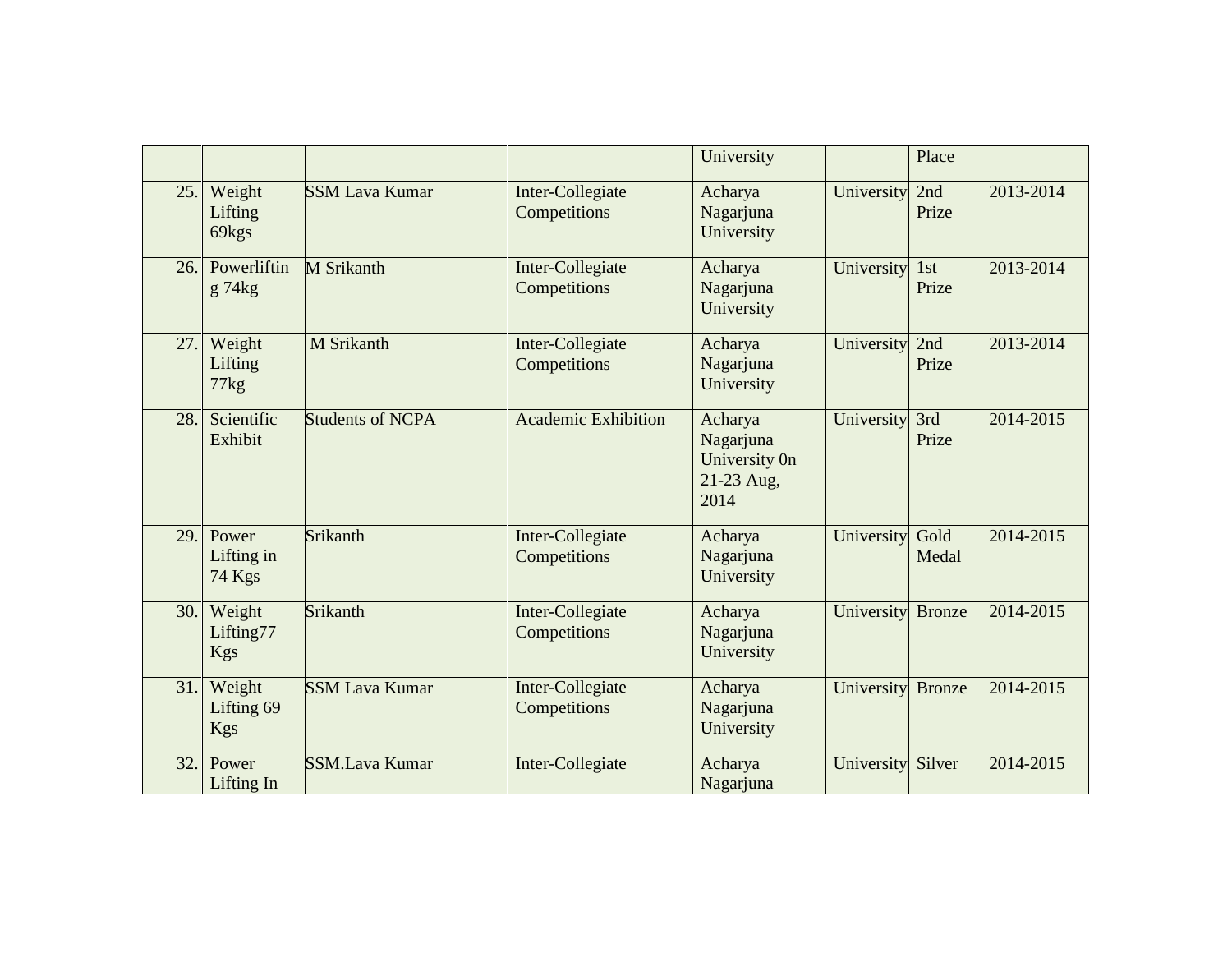|     | 66 Kgs                 |                  | Competitions                                                                             | University                                     |                 | Medal                    |           |
|-----|------------------------|------------------|------------------------------------------------------------------------------------------|------------------------------------------------|-----------------|--------------------------|-----------|
| 33. | Poster<br>Presentation | Ch. Brahma Reddy | <b>National Conference On</b><br><b>Current Trends in</b><br>Pharmace-utical<br>Research | <b>SIMS College</b><br>of Pharmacy             | <b>National</b> | $1^{\rm st}$<br>Prize    | 2014-2015 |
| 34. | Poster<br>Presentation | Usha. M          | National Conference on<br><b>Current Trends in</b><br>Pharmace-utical<br>Research        | <b>SIMS College</b><br>of Pharmacy             | <b>National</b> | 3 <sup>rd</sup><br>Prize | 2014      |
| 35. | Poster<br>Presentation | P Divya          | <b>National Conference</b><br>On Benefits and<br>Multidimen-sional<br>Techniques         | <b>Hindu College</b><br>of Pharmacy            | National        | 1 <sup>st</sup><br>Prize | 2014-2015 |
| 36. | Poster<br>Presentation | T Gowthami       | 1st Indo-Gulf<br><b>Conference On Current</b><br>Development in NDDS                     | <b>ASN Pharmacy</b><br>College                 | <b>National</b> | 2 <sup>nd</sup><br>Prize | 2015-2016 |
| 37. | Poster<br>Presentation | K Vineetha       | 1st Indo-Gulf<br><b>Conference On Current</b><br>Development in NDDS                     | <b>ASN</b><br>Pharmacy<br>College              | <b>National</b> | 1 <sup>st</sup><br>Prize | 2015-2016 |
| 38. | Poster<br>Presentation | K Swetha         | National Seminar on<br>Innovation In<br>Pharmacy Sciences &<br>Practice                  | <b>IPA &amp; MAM</b><br>College of<br>Pharmacy | National        | 2 <sup>nd</sup><br>Prize | 2015-2016 |
| 39. | Carroms                | G.Jayanth        | Chipsoiree-2015                                                                          | <b>CHIPS</b>                                   | University      | 2 <sup>nd</sup><br>Prize | 2015-2016 |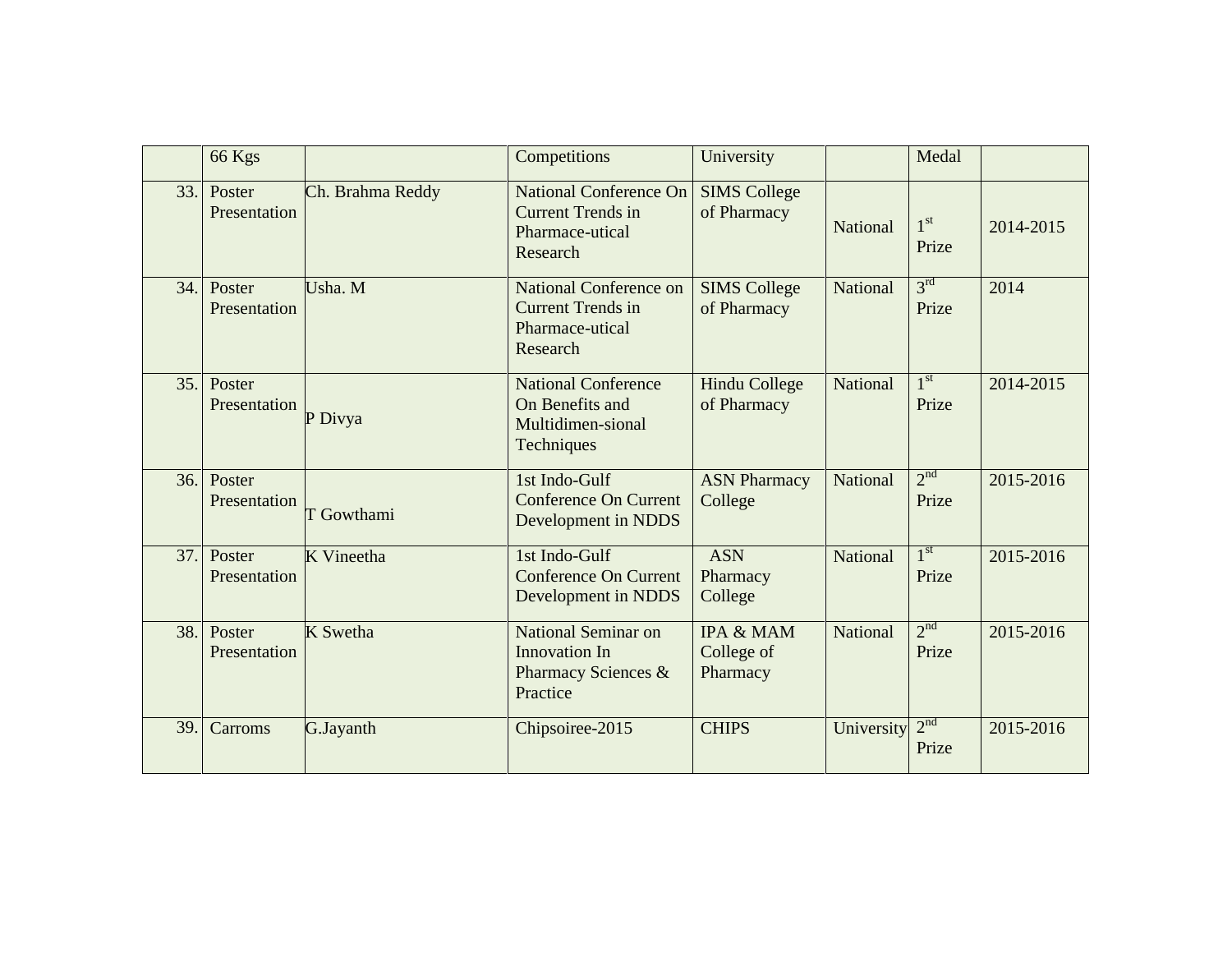| 40. | Chess                  | Jayanth                | <b>HCOP Sports Meet-</b><br>2k16                                                                                                                       | <b>Hindu College</b><br>of Pharmacy                                            | University      | 2 <sup>nd</sup><br>Prize | 2015-2016                        |
|-----|------------------------|------------------------|--------------------------------------------------------------------------------------------------------------------------------------------------------|--------------------------------------------------------------------------------|-----------------|--------------------------|----------------------------------|
| 41. | Throw Ball             | Girls Team (12members) | Hcop Sports Meet-2k16                                                                                                                                  | <b>Hindu College</b><br>of Pharmacy                                            | University      | 2 <sup>nd</sup><br>Prize | 2015-2016                        |
| 42. | Poster<br>Presentation | G. Deepika             | <b>Workshop On Current</b><br><b>Research Trends In</b><br>Pharmacology & Drug<br><b>Discovery</b>                                                     | Vijaya Institute<br>$\sigma$<br>Pharmaceutical<br><b>Sciences For</b><br>Women | <b>National</b> | 1 <sup>st</sup><br>Prize | 2015-2016                        |
| 43. | Poster<br>Presentation | S. Bhavana             | <b>Workshop On Current</b><br><b>Research Trends In</b><br>Pharmacology & Drug<br>Discovery                                                            | Vijaya Institute<br>of<br>Pharmaceutical<br><b>Sciences For</b><br>Women       | <b>National</b> | 1 <sup>st</sup><br>Prize | 2015-2016                        |
| 44. | Oral<br>Presentation   | S Havila               | <b>National Seminar On</b><br><b>Innovations</b> In<br>Pharmacy Education,<br><b>Industry and Global</b><br><b>Practice-Need Global</b><br>Recognition | <b>ASN</b> College of<br>Pharmacy                                              | <b>National</b> | $1st$ Prize              | 2016-2017<br>$18th$ June<br>2016 |
| 45. | Poster<br>Presentation | M. Alekhya             | National Seminar on<br>Innovations In<br>Pharmacy Education,<br><b>Industry And Global</b><br><b>Practice-Need Global</b><br>Recognition               | <b>ASN</b> College of<br>Pharmacy                                              | National        | 2 <sup>nd</sup><br>Prize | 2016-2017<br>$18th$ June<br>2016 |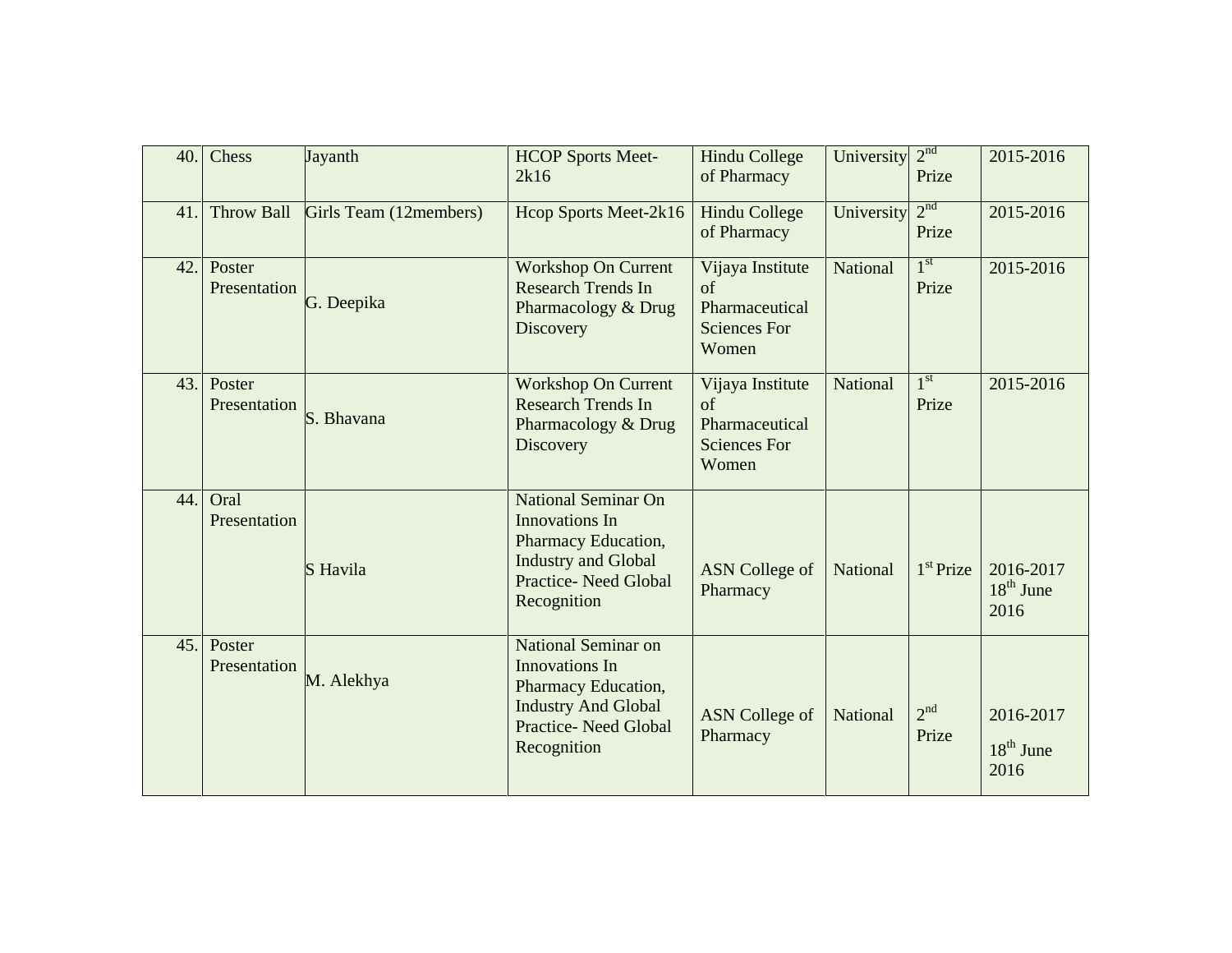| 46. | <b>STARTUP</b>         | Sathish<br>Mohammad<br>Klk sneha<br>Sravanajyothi<br>V jyothisri<br>N Phani kumar | Climathon-2016,<br><b>KLU</b><br>Vijayawada           | Y square<br><b>Business</b><br><b>Incubator India</b><br>Pvt.Ltd.<br>vijayawada | State level              | <b>Best</b><br>team<br>award | 2016-<br>November |
|-----|------------------------|-----------------------------------------------------------------------------------|-------------------------------------------------------|---------------------------------------------------------------------------------|--------------------------|------------------------------|-------------------|
| 47. | Poster<br>presentation |                                                                                   | <b>National Seminar</b>                               | St.Mary's<br>College of<br>Pharmacy                                             | <b>National</b>          |                              | 2016              |
| 48. | Powerliftin<br>g       | D Nithin Naik                                                                     | <b>Guntur District</b><br>Powerlifting<br>Association | Health Gym<br>Mangalagiri                                                       | <b>District</b><br>level | 1 <sup>st</sup><br>Place     | Oct-2016          |
| 49. | Powerliftin<br>g       | D Kiran kumar                                                                     | <b>Guntur District</b><br>Powerlifting<br>Association | Health Gym<br>Mangalagiri                                                       | <b>District</b><br>level | 2nd<br>Place                 | Oct-2016          |
| 50. | Poster<br>presentation | Pratyusha                                                                         | <b>National Seminar</b>                               | <b>IPC-2016</b><br>visakhapatnam                                                | national                 | 2 <sup>nd</sup><br>prize     | 2016-Dec          |
| 51. | Poster<br>presentation | Lakshmi Praveena B                                                                | <b>National Seminar with</b><br>SARC, DST funded.     | St. Mary's<br>Group of<br><b>Institutions</b>                                   | national                 | 2 <sup>nd</sup><br>prize     | 2016-Sep          |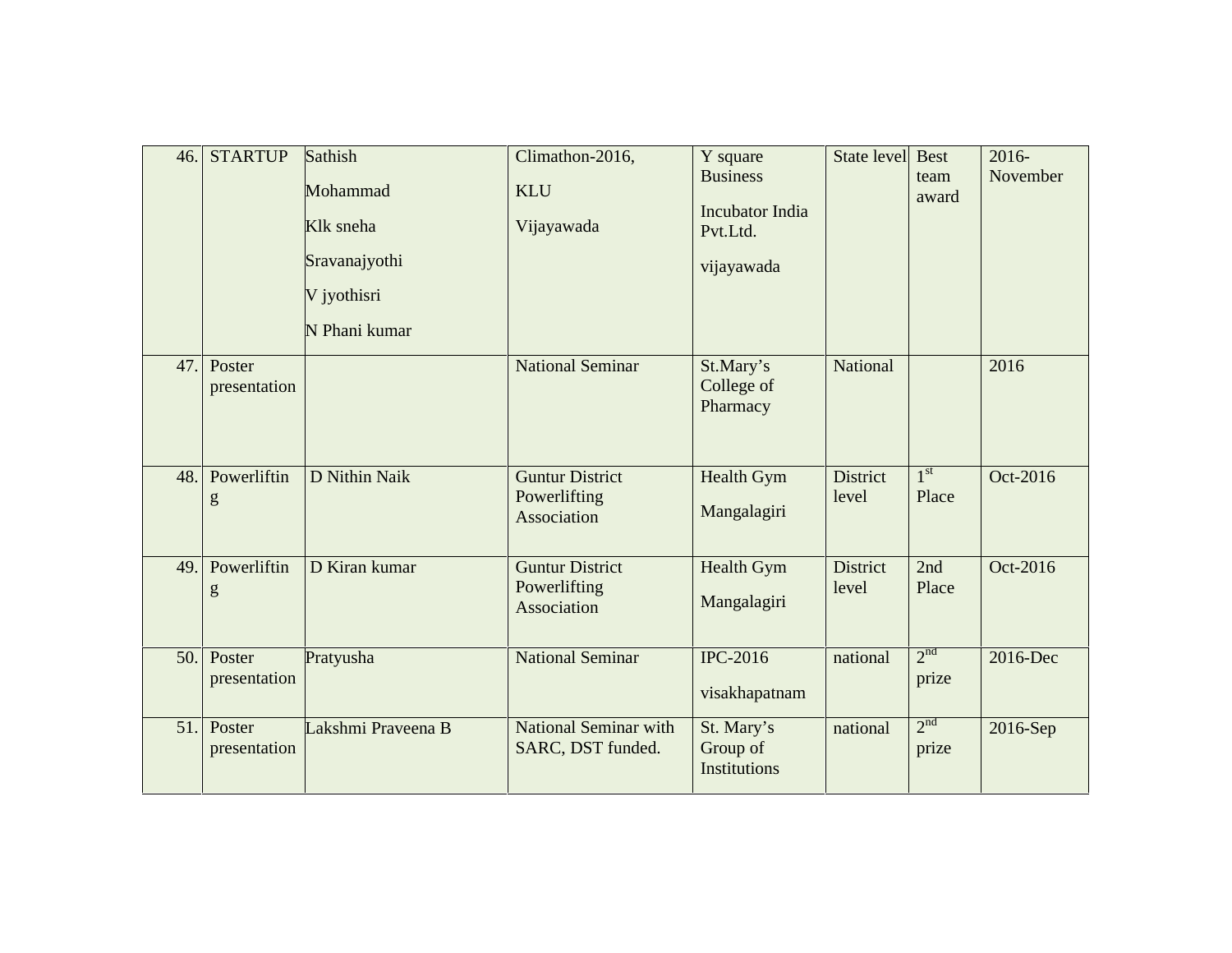| 52. | Oral<br>Presentation   | G Sri Vidya                                                                                                                                                                                 | National seminar<br><b>PHARMASPREE</b>                                                                     | <b>SRI</b><br><b>SIDDHARTHA</b><br><b>PHARMACY</b><br>COLLEGE,<br><b>NUZVID</b> | <b>NATION</b><br>AL   | $1^{ST}$        | 2017-JAN                              |
|-----|------------------------|---------------------------------------------------------------------------------------------------------------------------------------------------------------------------------------------|------------------------------------------------------------------------------------------------------------|---------------------------------------------------------------------------------|-----------------------|-----------------|---------------------------------------|
| 53. | Poster<br>Presentation | G Lakshmi Priyanka                                                                                                                                                                          | National seminar<br><b>PHARMASPREE</b>                                                                     | <b>SRI</b><br><b>SIDDHARTHA</b><br><b>PHARMACY</b><br>COLLEGE,<br><b>NUZVID</b> | <b>NATION</b><br>AL   | 3 <sup>rd</sup> | 2017-JAN                              |
| 54. | Oral<br>Presentation   | R Bhagya Sree                                                                                                                                                                               | National seminar<br><b>PHARMASPREE</b>                                                                     | <b>SRI</b><br><b>SIDDHARTHA</b><br><b>PHARMACY</b><br>COLLEGE,<br><b>NUZVID</b> | <b>NATION</b><br>AL   | 3 <sup>rd</sup> | 2017-JAN                              |
| 55. | Quiz                   | K Leelavathi<br>N Phani Kumar<br>D Prathima<br><b>MYL</b> Pravallika<br>L Sri Latha<br><b>B.</b> Pravallika<br>P. Praveena<br><b>T Venkata Sivareddy</b><br>Sk Mabu Subhani<br>Jakira Begum | <b>NATIONAL YOUTH</b><br><b>CELEBRATIONS</b><br><b>BIRTH DAY OF</b><br><b>SWAMI</b><br><b>VIVEKANANADA</b> | Govt. Of A.P.<br>Dept. of Youth<br>Services-STEP-<br>Swasakthi-<br>Guntur       | <b>State</b><br>Level | $1^{ST}$        | $6^{TH} - 12^{TH}$<br><b>JAN 2017</b> |
| 56. | <b>ELOCUTI</b><br>ON   | <b>KAYYAPPA</b>                                                                                                                                                                             | <b>NATIONAL YOUTH</b><br><b>CELEBRATIONS</b><br><b>BIRTH DAY OF</b><br><b>SWAMI</b>                        | Govt. Of A.P.<br>Dept. of Youth<br>Services-STEP-<br>Swasakthi-                 | <b>State</b><br>Level | 1 <sup>ST</sup> | $6^{TH} - 12^{TH}$<br><b>JAN 2017</b> |